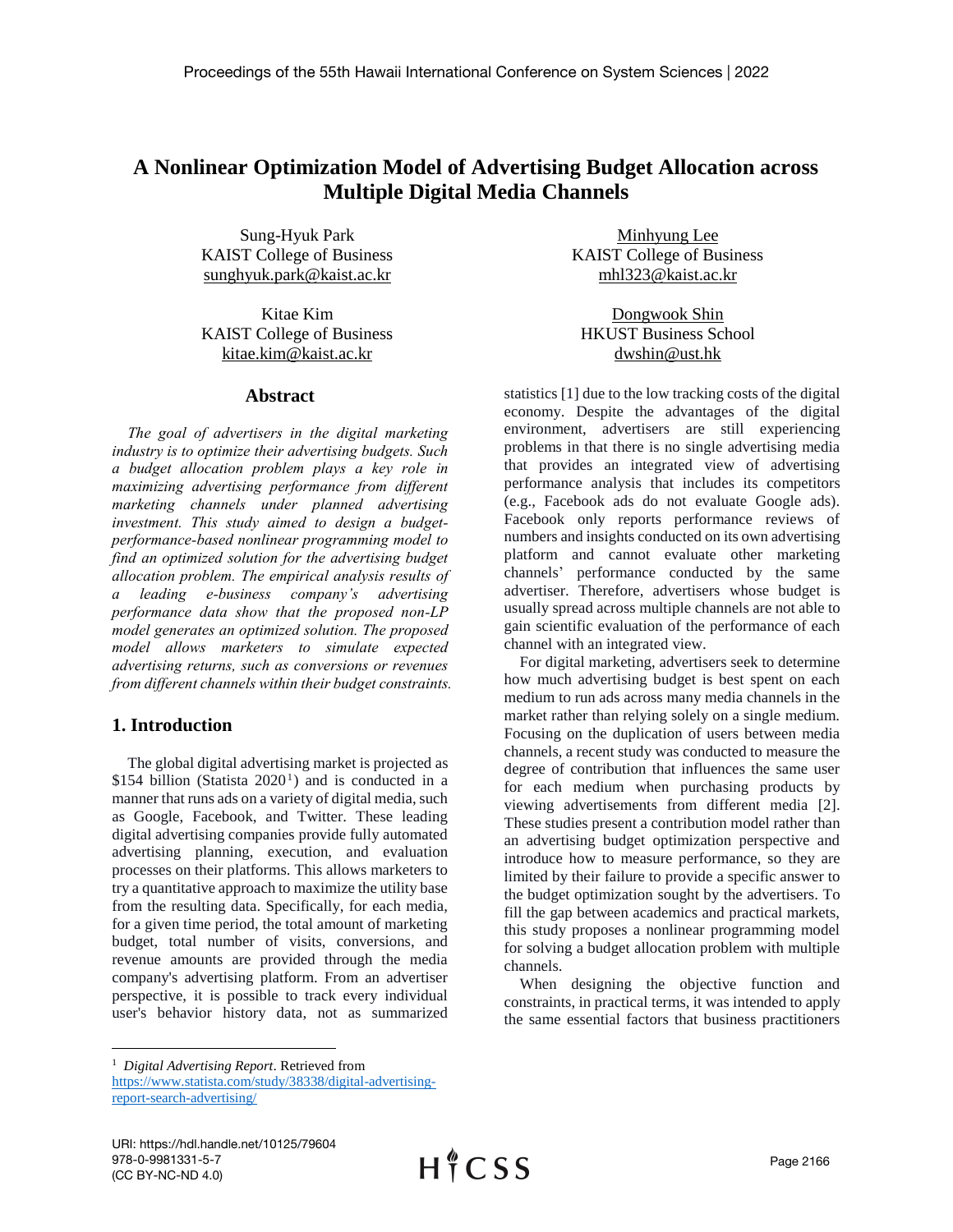use to refer to the budget allocation process. Specifically, the objective function of the model is designed to contain conversions or revenue as a result of a digital marketing campaign, and the minimum budgets for each channel are considered as constraints. For empirical analysis, using real-world data collected by a leading e-business company in Korea that has 12 different digital marketing channels, we analyzed budget-performance curve fitting and non-linear optimization to solve the budget allocation problem. Compared to the result of conventional budget allocation strategy, our optimization result show more efficient budget allocation and this shows that our model successfully determined the optimized portfolio.

## **2. Related Literature**

In the field of digital marketing and information systems, the measurement of advertising performance from multiple channels is an important research question. Recently, one study employed the attribution model and diagnosed the quantitative contribution of each advertising channel by analyzing individual users' behavior data [2]. Other scholars have discussed the allocation of advertising budgets from the perspectives of risk and uncertainty [3]. However, there is no welldefined research method that provides guidelines for allocating an optimized budget to different advertising channels. Although it has always been an important research issue, as companies face barriers in distributing advertising budgets in response to the business cycle [4], prior studies have been limited to optimizing the annual budget for the overall marketing period. Hence, attempts to optimize the budget for each digital channel have not been managed well. In terms of a return on advertising spending, each digital channel has a unique pattern of efficiency because channel users and their service usage or content consumption behaviors differ from those observed in other channels. Although the level of efficiency is unique to each channel, the relationship between costs and returns is universal. Thus, it is necessary to design an optimization model for advertising budget allocation, considering the uncertainty of each advertising channel.

Budget allocation models have also been addressed in previous studies. Research on the expected performance against advertising costs has been steady, with the relationship between performance and advertising costs being addressed. Operations research literature takes a mathematical approach to build the advertising response function. A pioneering study suggested a simple mathematical model called the Vidale-Wolfe model [5]. However, empirical evidence for the effectiveness of the proposed model was not provided and the model has a limitation in that it assumes a non-stochastic process. To overcome this limitation, the Sethi model was developed, which is a stochastic extension of the Vidale-Wolfe model [6]. A recent study extended the Vidale-Wolfe model for advertising portfolio optimization across multimarkets with different goals and various constraints [7]. On the other hand, marketing research takes economic theory and suggests that the relationship between advertising costs and performance follows the law of diminishing returns [8]. It is well known that the function of advertising is concave (increasing with diminishing returns) or s-shaped [9-12]. Empirical evidence also supports the idea that the ad response curve is concave [13]. An empirical study on the effectiveness of banner ads on online purchase patterns has shown that the probability of purchasing and the total number of ad exposures follow the law of diminishing returns [14]. In this study, a logarithmic function was used to capture the diminishing returns of purchases. Logarithmic function has also been used by practitioners to model the advertising response function between revenue and ad cost [15]. Therefore, following the marketing literature, we expect advertising performance against spending to follow a log function. Our budget allocation model captures the law of diminishing returns, for which the budget optimization problem is formulated as a (strictly) convex optimization problem, allowing for a (unique) optimal solution that is tractable both theoretically and numerically [16].

Furthermore, budget allocation and estimation of advertising efficiency have been conducted mostly from longitudinal perspectives [17-20]. This model estimates performance by comparing the budget allocation output efficiency according to the amount of input of decision-making units within a channel using non-parametric linear planning. Thus, it is difficult to check the statistical significance and is not applicable when the objective function is nonlinear. Using a parameter-based nonlinear model, this study proposes a new optimal budget allocation model that considers the performance concurrency among different channels using an empirical dataset including the advertising budget and performance.

# **3. Data**

### **3.1. Data Description**

We used the firm-level dataset of advertising budget and marketing performance of an e-commerce company for 12 different digital advertising channels,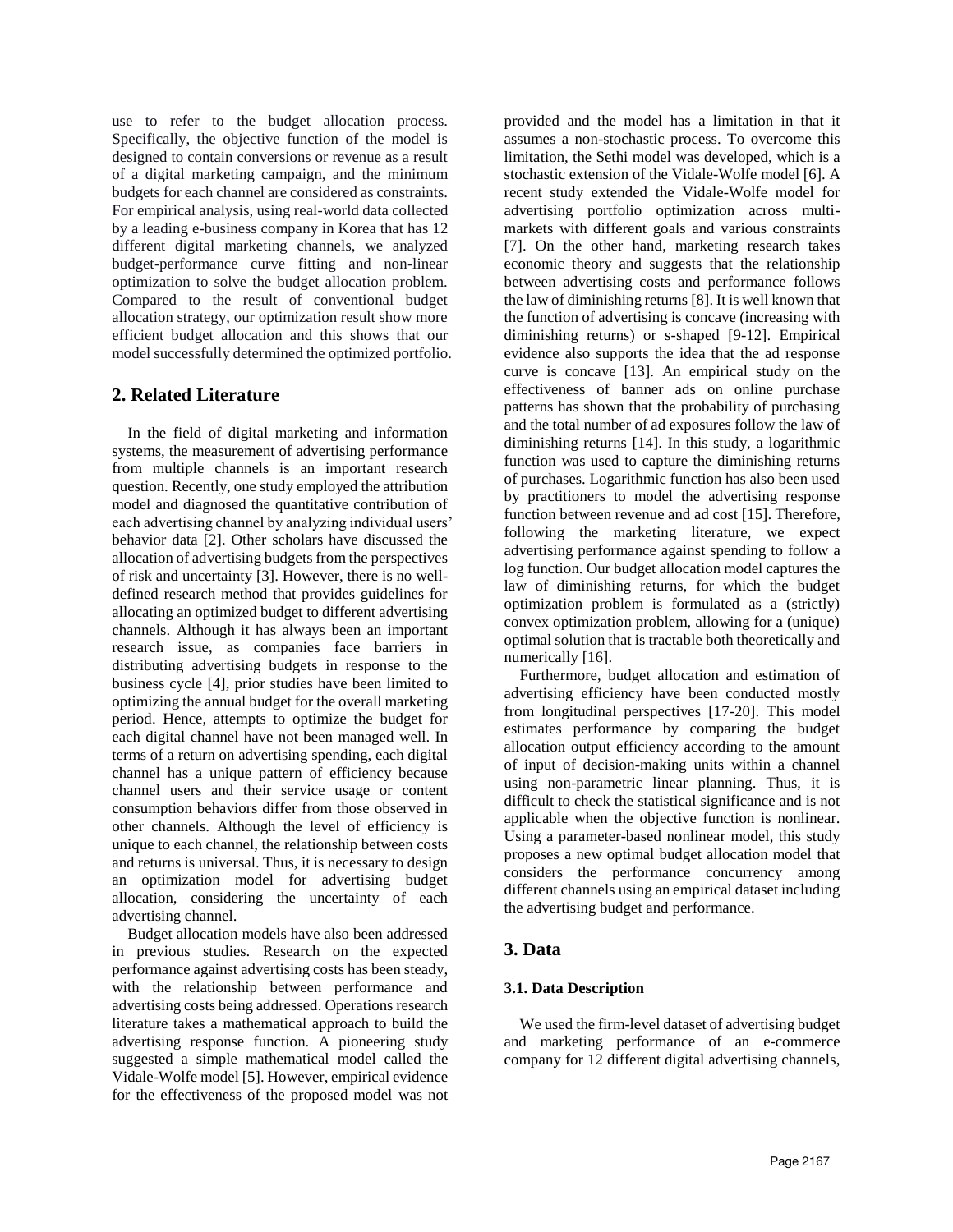

**Figure 1. Examples of Budget-Performance Curve with Diminishing Returns**

including Google and Facebook. These 12 channels were separated into two channel groups: a website advertising group (three channels) and an application marketing group (nine channels). The dataset includes the monthly advertising budget and number of conversions in each channel. The observation period was from January 2019 to January 2020. The average value of the total monthly budget was USD 35,456 and the average monthly conversion approximately 1,626. The average monthly budget and number of purchases are listed in Table 1.

|  | <b>Table 1. Descriptive Statistics</b> |  |
|--|----------------------------------------|--|
|--|----------------------------------------|--|

| <b>Variables</b> | Mean     | Min   | Max       |  |
|------------------|----------|-------|-----------|--|
| <b>Budget</b>    | \$35,456 | \$598 | \$297,973 |  |
| Conversion       | . 626    | l 6   | 5,906     |  |

### **3.2. Diminishing Return Budget Curve**

As suggested in Section 2, the advertising budget curve follows concave (e.g., log) function with the law of diminishing returns [9, 10] The budget curve, by nature, has a diminishing return distribution. Although the absolute value of conversions increases as the ad budget increases, the rate of increment decreases. To test whether our dataset also follows a diminishing return curve, we drew a scatter plot to check the trend of the conversions by ad budget. As described in Figure 1, conversions of three major channels (channel A, B, and C) follow a diminishing return curve with  $R<sup>2</sup>$  of 0.49, 0.81, and 0.90, respectively, which means that the extent of change in conversions decreases as advertising budgets increase. Accordingly, we assumed that each model follows a log function.

# **4. Methodology**

#### **4.1. Budget Allocation Process**

The process of optimizing budget allocation was separated into four steps. First, we collected both the performance and budget data of each digital advertising channel and matched them together systematically to check the extent to which conversions occurred against the budget. Second, we put the collected dataset into a *Python* module using the *Pandas* library and drew scatter plots of our dataset and checked the scatter plots' diminishing return shape using the *Matplotlib* library. Figure 1 shows an example of a scatter plot. According to shape, we estimated the trend line of advertising performance against budget using the *curvefit* function of the Python *SciPy* library. By applying this function, we estimated the coefficients of the advertising performance trend lines of each channel. Third, we set the nonlinear objective function to solve budget optimization problems using the estimated budgetperformance curve in stage 2. Using MOSEK, we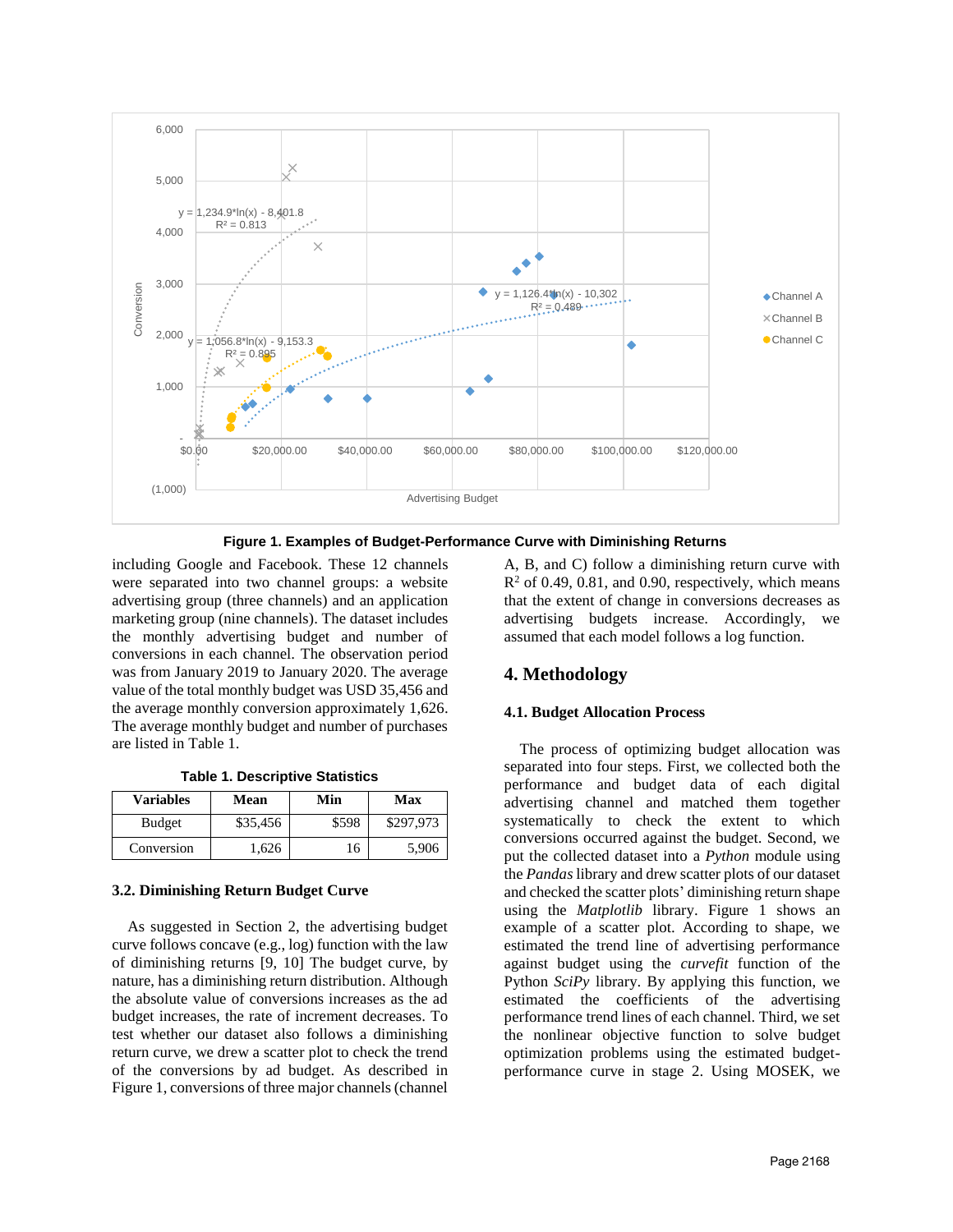

**Figure 2. Summary of Analysis Process**

found the optimal solution to maximize advertising utility against the budget. The MOSEK solver is appropriate for finding a conservative solution with convex-cone programs [21] and we followed the method suggested by Diamond and Boyd (2016) [22] using the Python CVXPY library.

Finally, in stage 4, we checked which channel budgets could be reduced and which should be increased and planned to apply a revised budget proposal to verify how executing our optimized budget plan changed advertisement performances. The process described above is summarized in Figure 2.

#### *Solver*

The MOSEK solver, which was developed by the Danish Advanced Optimization Software Development Company, MOSEK ApS, is a specialized solver for solving conic optimization problems. The solver has been widely used even compared to IBM's CPLEX, which is the most frequently used commercial solver. Specifically, the MOSEK solver has been applied to optimization for financial portfolios, smart grid systems, and threedimensional telecommunication network station distribution [23-26].

A solver capable of solving conic exponential optimization (CEO) problems was needed, since the objective function of the advertising budget optimization model in this study was a log function. However, few solvers can solve CEO problems; only ECOS, SCS, and MOSEK are able to solve this type of problem [27]. Among them, ECOS and MOSEK are based on the *interior point method*, while SCS, which is based on the *first-order method*, is more appropriate for solving large-scale problems that only need to determine approximate solutions rather than accuracy. We tested the three solvers on the optimization model of this study and selected MOSEK as it would most accurately solve the problem.

#### **4.2. Conversion Maximization Model**

The main goal of this study was to develop nonlinear optimization models and to find an optimal solution for advertising budget allocation by channels using a specific solver to maximize advertising utility. To measure advertising utility and set up an objective function, we selected an advertising performance, which is a general index defining the effect of advertisements. This variable is expressed as follows:

### Advertising Utility<sub>i</sub> =  $f(Performance_i)$ ,

To measure advertising performance, we selected conversions in each advertising channel as a representative key performance index (KPI). We suggest a nonlinear optimization model as follows. First, according to the law of diminishing returns, the optimal digital advertising budget allocation problem can be formulated as follows:

$$
Purchase_i = \alpha_i + \beta_i \ln(Budget_i) + \varepsilon_i, \quad for \ all \ i,
$$

where *i* indicates the *i*-th digital marketing channel, and  $\alpha_i$  and  $\beta_i$  are estimated from the monthly dataset of digital channel *i.*

Second, we set our budget allocation problem for maximizing advertising revenue as follows:

$$
\text{Max} \ \sum_{i=1}^{N} E[Purchase_i]
$$

s.t.  $\sum_{i=1}^{N} Budget_i \le MonthlyBudget,$ 

 $Budget_i \leq BudgetCap_i, for\ all\ i$ 

 $E[Purchase_i] \geq 0$ , for all i,

where *MonthlyBudget* indicates the predetermined total budget of a company's annual marketing plan. Here we set *MonthlyBudget* at USD 416,667 (KRW 500,000,000), because the average value of the total monthly advertising budget is USD 333,333 (KRW 400,000,000), which increases in the peak season (November) to USD 500,000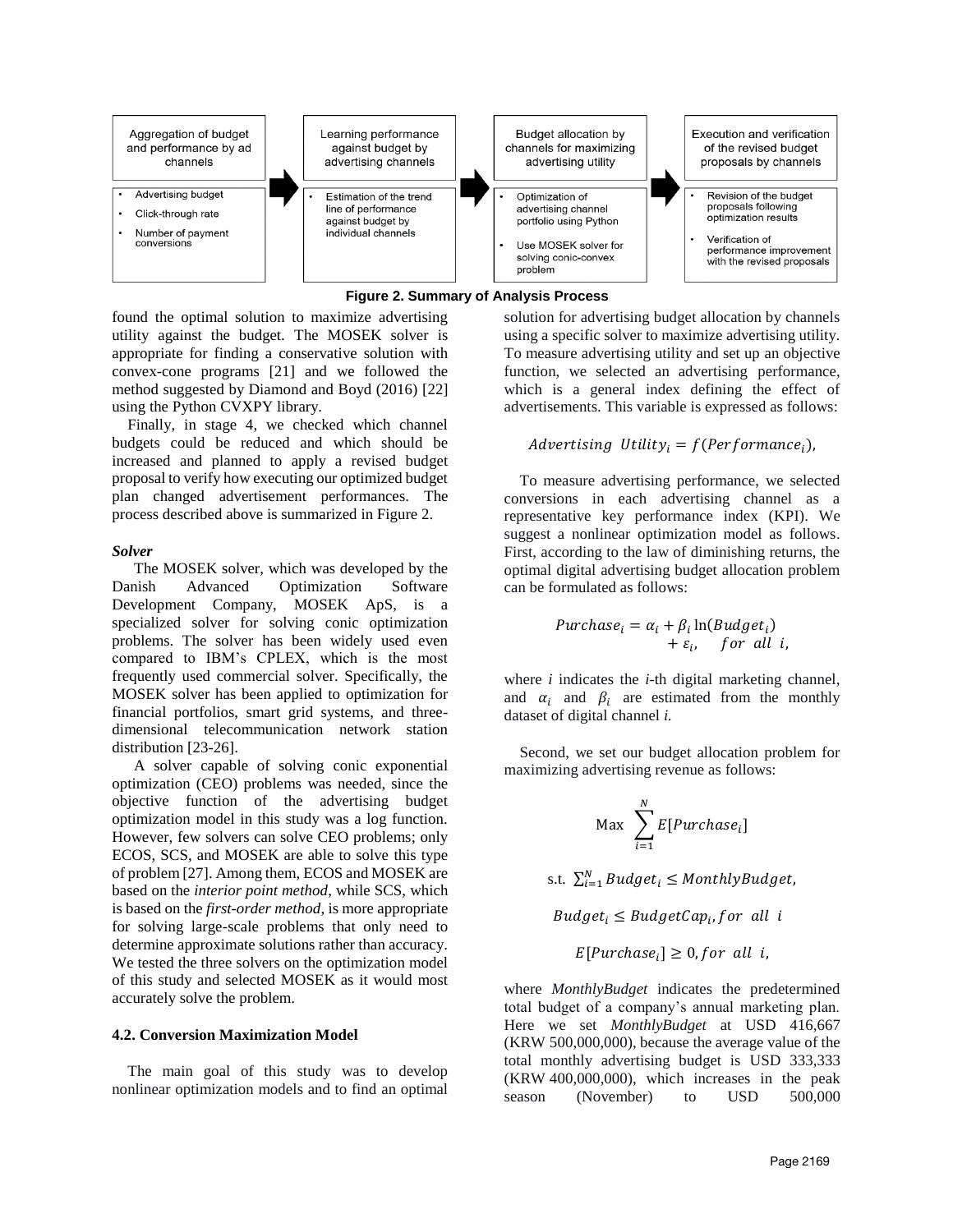(KRW 600,000,000). The value of USD 416,667 is the mean value of these two values.

*BudgetCap* is the budget limit on each channel. We set the budget cap on each channel to prevent extrapolation. To test the effect of the budget cap, we compare the *no-budget cap model* and *budget capped model*. In the no-budget cap model, we set BudgetCap to zero, while BudgetCap is set to the maximum advertising spending on one channel in the budget capped model.

The budget allocation problem is a (strictly) concave maximization problem, for which there exists a unique optimal solution characterized by the Karush–Kuhn– Tucker conditions. Further, the objective function and the constraints are essentially independent of time  $t$ , so the multi-period problem above can be reduced to a single-period problem; hence, we report the optimal budget allocation for a single period in the following.

Figure 3 summarizes the inputs and outputs of our model. The inputs for the ad response model are historical budget allocation amounts and conversions (i.e., purchases) per budget for each advertising channel. The ad response prediction model and budget constraints are the inputs for the budget portfolio optimization model. Finally, the optimization model outputs the optimal budget for each advertising channel.

## **5. Results**

Figures 4 and 5 show the optimization results of the proposed budget allocation model without budget cap. To compare the optimized performance of each channel, we show our results using a pie chart. Figure 4 shows the optimization results of the proposed budget allocation model, and Figure 5 shows the expected conversions based on the budget allocation results summarized in Figure 4. As each channel has a unique diminishing return budget-performance curve, the portion of conversions against the portion of the budget is unique. Our results show that advertising efficiency differs across the channels. Channels 10 and 11 account for 13.3 and 26.5 percent of the overall budget, respectively, but 7.8 and 15.3 percent of the conversion rate, respectively, which is considerably lower. Channels 5 and 8 account for 14.1 and 3.2 percent of the total advertising budget, respectively, but they show higher total conversion rates (19.1 and 9.0 percent, respectively). In other words, the advertising performance in these two channels (i.e., channels 5 and 8) is more efficient than the others (i.e., channels 10 and 11).



**Figure 3. The Description of Inputs and Outputs of the Optimization Model**

Table 2 reports both the conventional allocation result and the optimization results when there is no budget cap or budget cap is the past maximum budget. When there is no limit to the monthly budget in each channel, most of the budget is allocated to channel 11 as described in column 6. It occupies the entire budget by 26.54%. However, when we set the budget limit as the past maximum budget in each channel, the allocation of the advertising budget is different from that of the no-budget-cap model. In the budget-cap model, channels 10 and 11 occupy most of the budget, while Channel 3 only occupies 1.20%. The detailed percentage of the budget in each channel is shown in Figure 6.

As the model without a budget cap derives a more progressive result, the advertising performance has improved by 33.97% compared to the conventional allocation model. The model with a budget cap suggests more conservative results compared to the model without; that is, the advertising performance has improved by 26.85% (less than that of the model without a budget cap).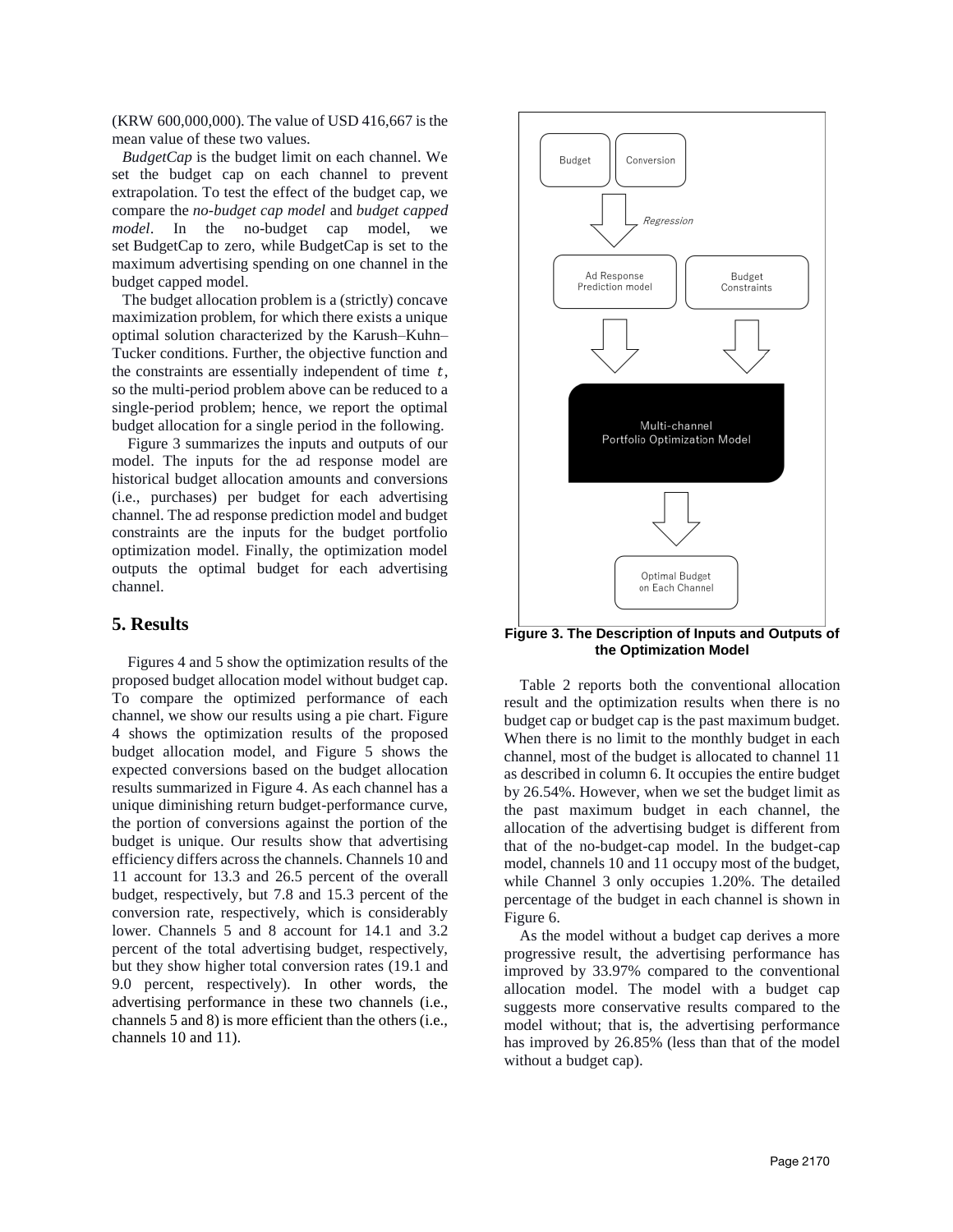|                                                                             | <b>Conventional</b><br><b>Allocation</b> |            | <b>Optimization Model Capped</b><br>by Past Max Budget |            | <b>Optimization Model without</b><br><b>Budget Cap</b> |            |
|-----------------------------------------------------------------------------|------------------------------------------|------------|--------------------------------------------------------|------------|--------------------------------------------------------|------------|
|                                                                             | <b>Budget</b>                            | Conversion | <b>Budget</b>                                          | Conversion | <b>Budget</b>                                          | Conversion |
| Total                                                                       | \$416,666.66                             | 17,518     | \$416,666.66                                           | 22,221     | \$416,666.64                                           | 23,468     |
| Channel 1                                                                   | \$17,924.05                              | 493        | \$22,501.68                                            | 553        | \$15,947.78                                            | 462        |
| Channel 2                                                                   | \$5,275.84                               | 1,197      | \$8,328.44                                             | 1,562      | \$48,004.79                                            | 2,960      |
| Channel 3                                                                   | \$32,417.79                              | 778        | \$5,018.91                                             | 668        | \$3,552.67                                             | 647        |
| Channel 4                                                                   | \$4,664.94                               | 886        | \$13,914.40                                            | 1,342      | \$25,103.02                                            | 1,589      |
| Channel 5                                                                   | \$11,579.63                              | 2,886      | \$30,553.20                                            | 3,836      | \$58,805.75                                            | 4,476      |
| Channel 6                                                                   | \$6,197.59                               | 734        | \$23,138.60                                            | 1,094      | \$16,388.79                                            | 1,000      |
| Channel 7                                                                   | \$6,713.07                               | 1,124      | \$14,880.99                                            | 1,414      | \$21,898.98                                            | 1,555      |
| Channel 8                                                                   | \$16,336.47                              | 68         | \$18,657.82                                            | 2,192      | \$13,209.41                                            | 2,116      |
| Channel 9                                                                   | \$5,366.45                               | 1,490      | \$10,667.02                                            | 1,576      | \$7,547.51                                             | 1,533      |
| Channel 10                                                                  | \$72,709.17                              | 2,080      | \$77,942.29                                            | 2,144      | \$55,221.79                                            | 1,827      |
| Channel 11                                                                  | \$225,793.75                             | 4,896      | \$156,015.82                                           | 4,217      | \$110,589.29                                           | 3,584      |
| Channel 12                                                                  | \$11,687.91                              | 885        | \$35,047.49                                            | 1,623      | \$40,396.85                                            | 1,719      |
| <b>Performance Improvement over</b><br><b>Conventional Allocation Model</b> |                                          | 26.85%     |                                                        | 33.97%     |                                                        |            |

**Table 2. Optimization Results**



**Figure 4. Optimized Results of Budget Allocation without Budget Cap**

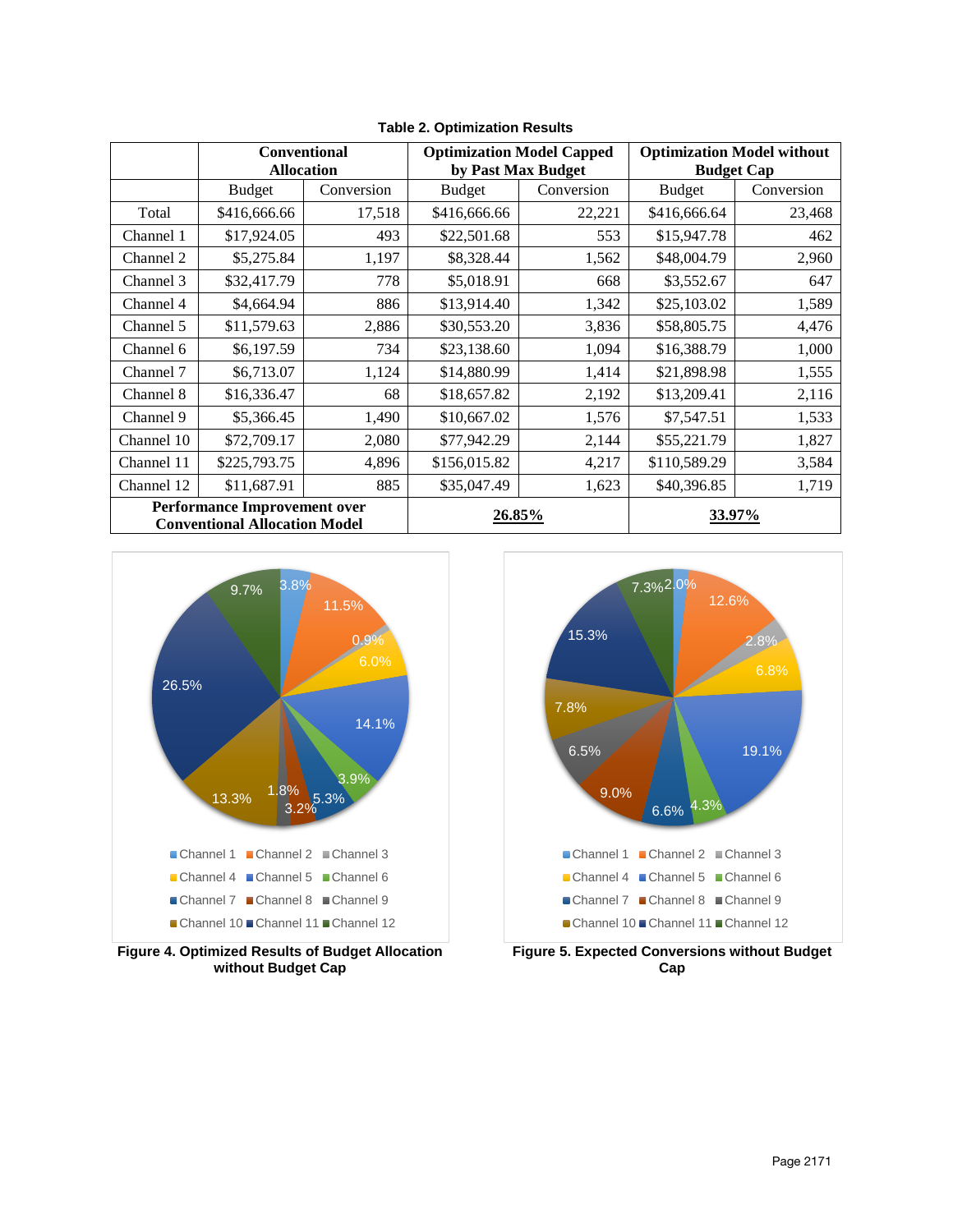

**Figure 6. Comparison of Budget Allocation Results based on Budget Cap**

# **6. Conclusion**

Using a real advertising performance dataset from different channels, as a preliminary measure we first suggested an optimization model for digital advertising budget allocation. This is the first study to explain the methodology for optimizing the budget amount of different digital marketing channels and empirically analyze the optimal marketing budget allocation. We suggested budget allocation optimization models from a representative digital marketing index perspective, that is, advertising performance. Our results indicate that optimal results for performance were not consistent with those for brand awareness. We addressed the necessity of reducing the budget for inefficient digital channels and augmenting that of efficient digital channels, considering both performance and brand awareness. To verify our results, we plan to execute our optimal budget portfolio and investigate how marketing performance changes after executing the newly developed budget allocation strategy.

However, there are some limitations to this study. First, we used a dataset from a single company. The digital advertising strategy does not differ much among companies, but will be more robust if our model can be analyzed with datasets from other advertising companies. Second, we did not consider seasonality in the models. It was difficult to take seasonality into account because the company was not running advertisements to a certain level for a specific period of time on all digital ad channels, but rather on a particular ad channel at a particular time. To check how seasonality affects budget allocation, it would be necessary to employ the optimization model again with a larger-scale dataset from multiple companies over different periods of time. Third, detailed information about the cost per advertising execution was not considered in our model. The advertising billing system varies from channel to channel, and detailed billing information was not provided as companies do not collect this information in the form of databases. Finally, we did not reflect the interdependency among digital advertising channels owing to the lack of information about the relationship between channels. In the future, we will collect billing and cost information from each advertising channel to consider channel-specific effects in our model. We will also collect user-behavior log data from advertising websites and suggest a strategy enabling the automation of digital channel budget allocation step by step. Finally, we will consider the interdependency of advertising channels with a dataset of channels that advertised simultaneously.

# **7. References**

[1] Goldfarb, A., and Tucker, C., "Digital Economics", Journal of Economic Literature, 57(1), 2019, pp. 3-43.